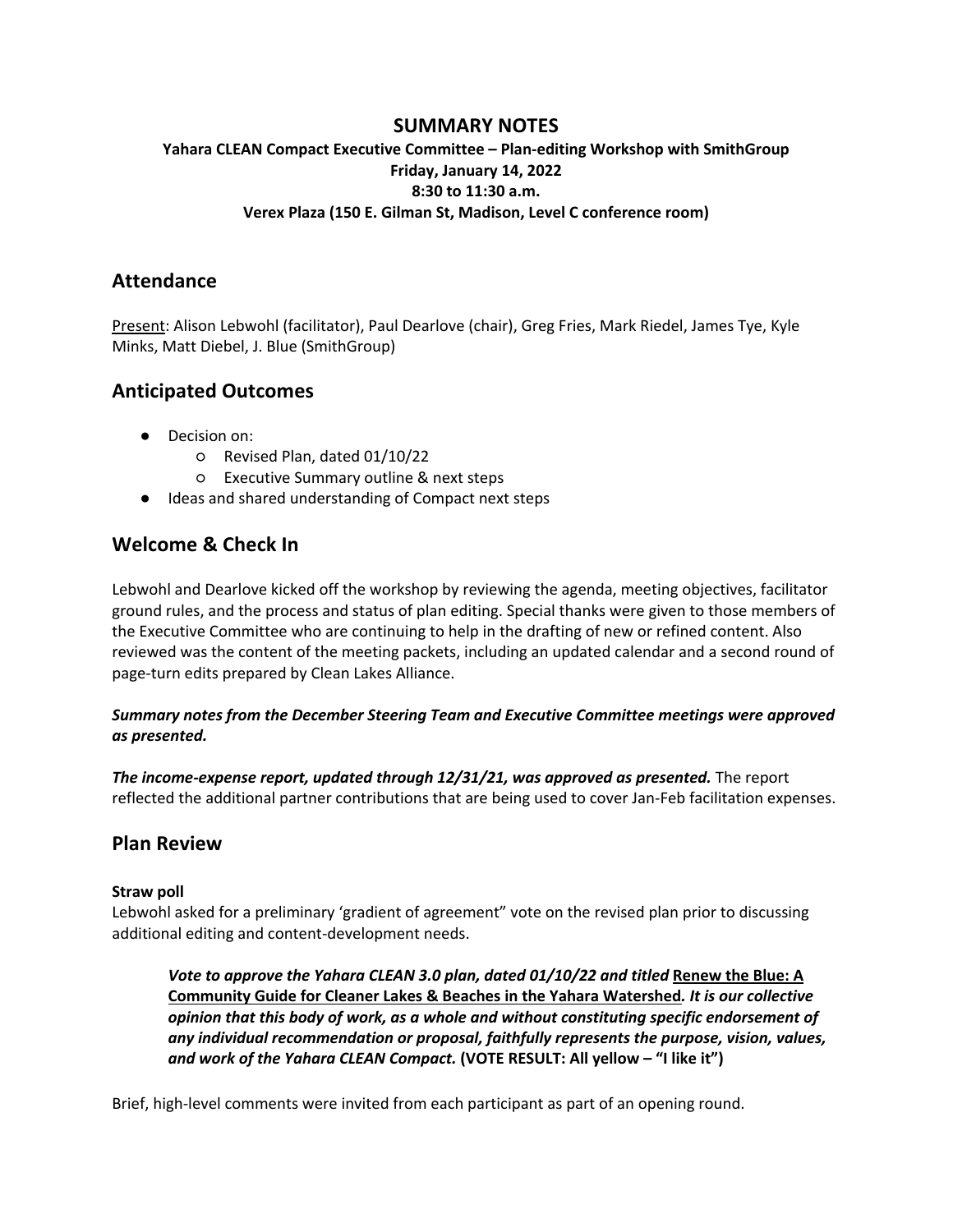Tye: It now comes down to funding. Clean Lakes Alliance is now working on a new Executive Summary that can touch on this topic. Clean Lakes will also be working on gathering partner success stories since CLEAN 2.0.

Riedel: Supports edits to the "Call to Action" section in which an even greater emphasis is placed on the good work of partners, especially agriculture. In the drafting of agricultural action language, he recommends starting off with "Support our producers to increase…" so they don't come across as mandates. Suggests not overlooking the fact that it's a solid, well-designed plan given the large watershed and scope of work. He will be working with his DNR colleagues to perform a high-level review for 9 Key Elements Plan eligibility.

Minks: Complimented SmithGroup on successfully getting most of the prior feedback incorporated.

Fries: Felt the revised was well written. Indicated that he will reserve most of his comments for the Executive Summary outline discussion.

Diebel: It will be critical for us to get the tone and message right in the new Executive Summary. He was impressed by the large volume of comments and editing requests that are being addressed by the team.

Dearlove: Feels the plan is almost there. Most of the edits now relate to correcting proofreading errors rather than big missing pieces. Complimented Matt for his work in developing much of the new content around progress tracking and reporting. Agrees that it now comes down to funding and how the work gets executed.

Next, Dearlove summarized the more substantive, content-related editing requests for purposes of discussion. This included a review of the "Content Edits" summary that was shared and agreed to at the December Steering Team meeting. He noted that the shared Google Sheet will be updated with outcomes from today's workshop by next week so SmithGroup can proceed with final revisions. Key decisions were as follows:

"Content Edits" summary from December

- o *Introductory section*: Clean Lakes Alliance to eventually replace the cover picture to capture the larger chain of lakes and not have it focus so much on downtown Madison
- o *State of the Science*: SmithGroup to complete bullet #2 request regarding manure-processing content
- o *Public Engagement Findings*: SmithGroup to acknowledge difficulties and commonality when it comes to improving partnerships with agriculture
- o *Priority Actions*: SmithGroup to complete bullet #2 request regarding green infrastructure tools; For bullet #3, the potential promise of market-based solutions will be incorporated into the Executive Summary; For bullet #7, SmithGroup will follow through on this request; For bullet #9 regarding A-02, SmithGroup will develop new action language on managed grazing in consultation with Riedel and Minks; No action requested on any of the "Decision pending" items

**ACTION ITEM:** Executive Committee members were asked to provide any final feedback or change requests to Dearlove by Wednesday, January 19<sup>th</sup>. He asked that particular focus be given to the documented edits highlighted as bold text in the tracking spreadsheet, and to the identified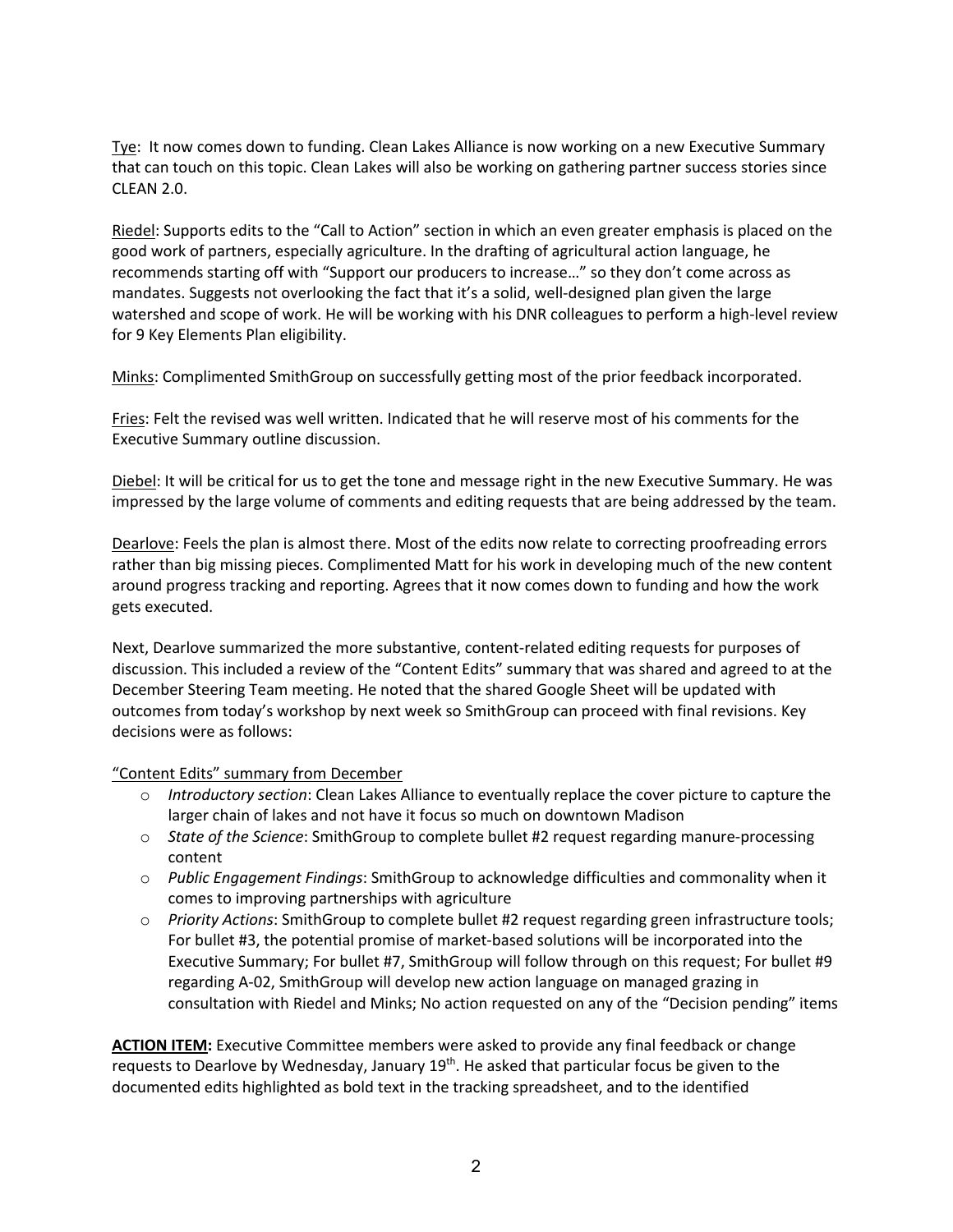"Implementation Partners" listed for the high-priority actions. After that deadline, SmithGroup will proceed with making the edits as documented in the updated Google Sheet.

Lebwohl called for a repeat of the same vote (see above) to confirm the group's position, both on where things stand with the revised draft and the direction of the requested edits. **VOTE RESULT: All yellows ("I like it") and one green ("I love it").** 

# **Executive Summary Outline Review**

### **Straw poll**

Lebwohl requested a preliminary 'gradient of agreement" vote on the Executive Summary outline and proposed next steps before opening it up for discussion. Tye prefaced the vote by asking people to view the Executive Summary as the larger document's Cliff notes and the one thing decision-makers will really read. He said he also hoped to use it as a stand-alone public-messaging piece, meaning it might need to run somewhat longer than a typical Executive Summary, especially once any visuals are added.

### *Vote to authorize Clean Lakes Alliance to draft a new Executive Summary, using the outline as presented and incorporating any discussion outcomes, for final approval by this body.* **(VOTE RESULT: All yellows – "I like it")**

Brief, high-level comments were invited from each participant as part of an opening round. (As the creators of the Executive Summary outline, Dearlove and Tye did not participate.)

Riedel: Suggests leading off the Executive Summary by explaining the 3-5 biggest takeaways.

Minks: In reference to an earlier draft idea of using 100% manure- and/or leaf-removal scenarios to highlight potential P-loading changes, he advised it would be too hard to stay succinct and keep to a reasonable page limit. Concern was also expressed in giving the false impression of what is actually feasible. For the section on funding models, he suggested offering example frameworks as a list of options without specific recommendations.

Fries: The tables summarizing the top 14 direct and supporting action recommendations should pull forward into the rest of the plan.

 $\circ$  A question posed about how "leads" were being identified prompted discussion on the topic. There was general interest in staying consistent with the five stakeholder categories and recent decision-making pertaining to how action leads should be labeled. Blue added that a new "Implementation Partners" bullet had been added to the high-priority action writeups.

Finally, Fries said he was concerned about recommending more leaf collection given that DNR gives Madison only \$300 worth of credits.

 $\circ$  There appeared to be general agreement that this recommendation should remain even though the current state incentives were not sufficient by themselves to prompt change in communities such as Madison.

Diebel: Agreed with Minks about the inherent problems of using manure- and leaf-removal examples. He explained that the science cannot currently say what we will get in terms of a phosphorus-loading response. That said, he indicated that the original CLEAN 2.0 analysis was still valid in terms of the